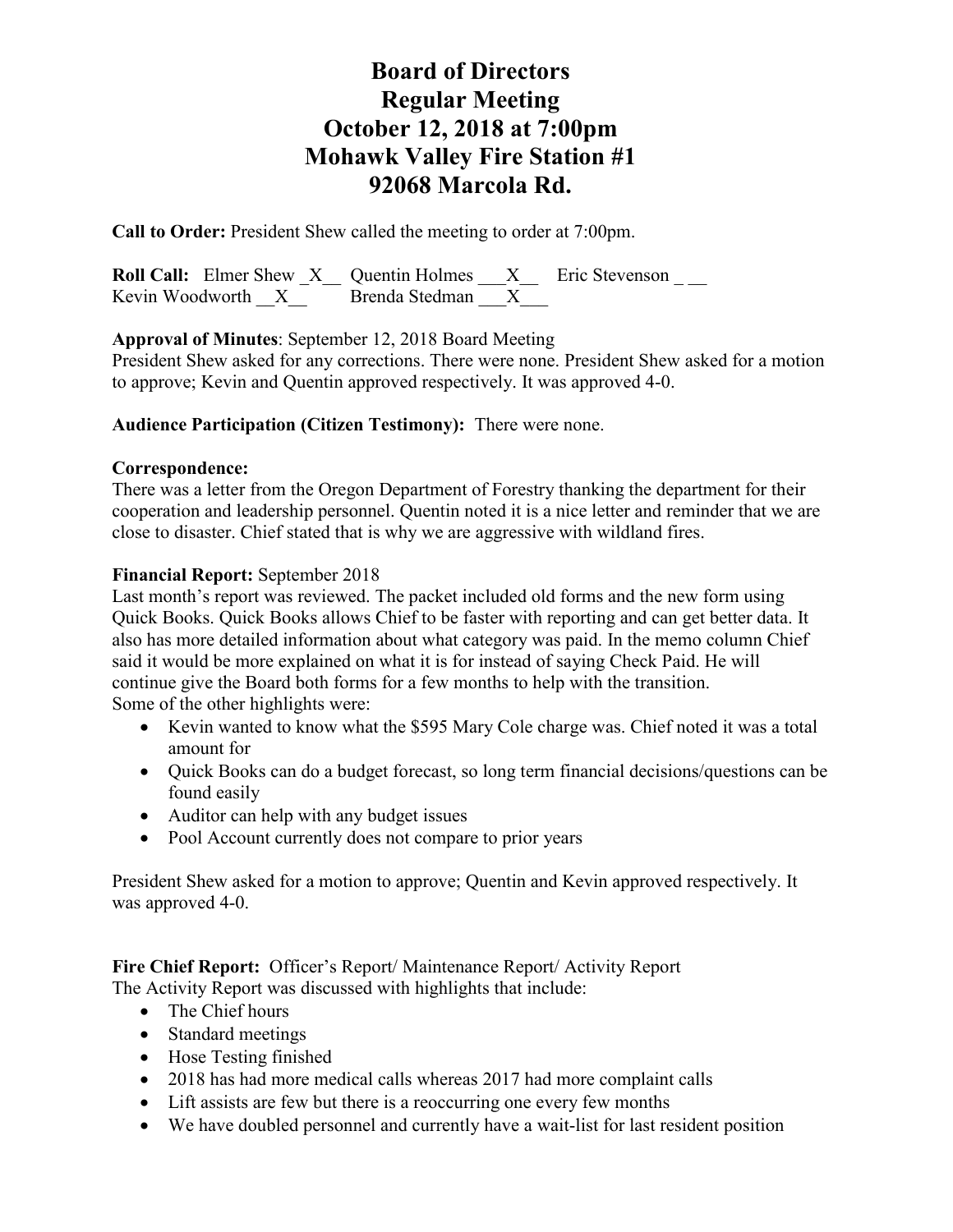• 18 call so far in October and will come close or over the 2017 record calls of 398

### **Maintenance Report**

The Maintenance report was reviewed. The highlights were:

- Cleared 4 trees for well drilling rig and may have to do more
- Working on the regular maintenance schedule for 1416, 1446, 1441
- Ouentin wanted to know what was wrong with the rain gauge. There is nothing wrong with it, it just needed cleaned which is done about once a month.

## **Old Business**:

## 1. Station 2

We are currently prepping the area and the well should be dropped within 2 weeks. WE got a permit for septic test holes; the two upper holes should work. We will be removing trees within 30 feet of the building and will replant elsewhere. We are also planning on a  $2<sup>nd</sup>$ break 100 feet away so some brush will need to be removed. ODF has a crew that needs training, so they will be doing this work for free.

## 2. Mary Cole Days

Val Rylands came to speak about Mary Cole Days and a bit of history on it. She has been on the committee for 30 years. She has noticed the event dwindling but feels that getting rid of the beer garden would be the end of Mary Cole Days. The parade is still a hit as well as the chicken. It was noted we do not have a parade coordinator anymore. There was a lengthy discussion about the beer garden.

It was also discussed that no one has been really sure who is responsible for the entire event; it has been a coordinated effort, but after some discussion, the Fire Department made need to take over the committee bank account since they do not have a tax ID. There was more discussion on a possible complete revamp of the event and it may be the best time to do it since there is more festival competitions and we just passed a bond; which was why Mary Cole was created, to thanks the community.

## 3. Project Updates

This was vague because there were things discussed about 2 tenders and the bond. Tender Project

2 tenders have issues. The Chief will be taking one to Yakima next week for electrical issues. The other tender has a tank issue and it is under a lifetime warranty. Chief said he spoke to the company about the lifetime warranty. We cannot fix the tank because that would void the warranty, but the company hasn't been able to fix it either. Chief is pushing for a replacement. Bond Project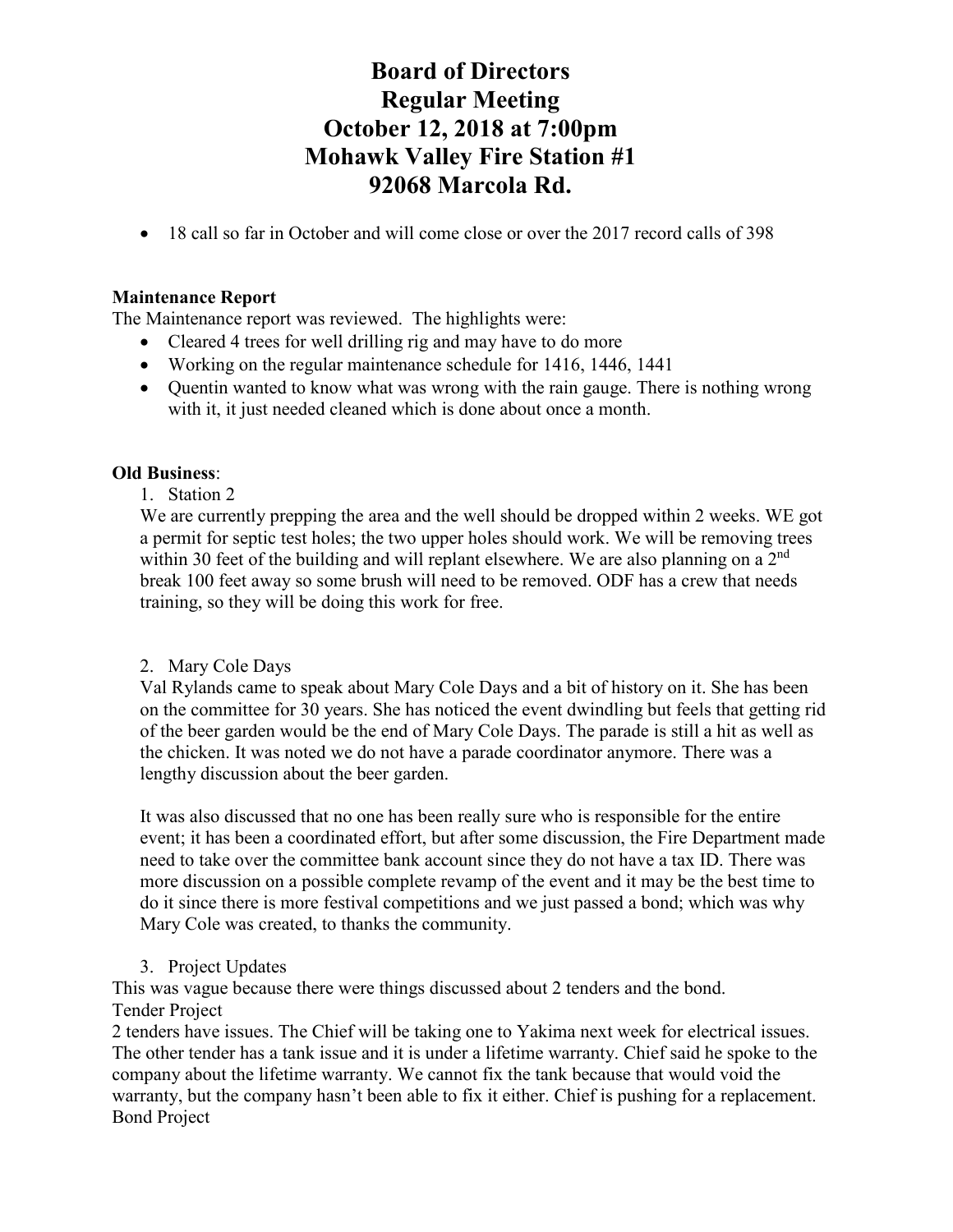We have ordered the versatile engine which will help with wildland fires. The cost is around \$364,000. This engine is \$75,000 less than previous purchases The department had a long pre-built conference call with the company and felt good about the call and the customer service received.

Chris handed out a summary of quotes for the truck rescue. The 2019 model we were looking at is already sold out. There was discussion on what is needed on the truck rescue such as bed liners and power mirrors. We are thinking long term needs since it may be repurposed in the future. Chris said we will probably go with the excel model from Power Newport. Kevin asked about warranty. The warranty is valid since it is a fleet warranty, so we can take it straight to a dealership locally.

#### **New Business:**

1. Board Policies

The board is planning another work session at 6:00pm before the next board meeting. Chief will email the new changes so far. Chief brought up a discussion about his vacation. He was not started as a new employee, so his vacation level should not start over. If the Board decides to start him over, his vacation as a Training Officer should be paid out. Kevin asked if he knew what his hours were, and Chief said he was most likely at the max of 240 vacation hours.

Chris also brought up that Alfalfa Fire would like to buy an engine. We have donated to them in the past. Their Chief will be coming with a proposal of a payment plan to the Board.

#### 2. Accounting Software

We moved to Quick Books and the discussion on the benefits of it happened earlier in the meeting.

#### 3. Audit Update

The auditor is hands on and will be attending the next meeting.

#### **Items Not on Agenda:**

#### **Future Meeting Agenda Items:**

- 1. Work Session 11/14/2018 at 6:00pm
- **Next meeting is on November 14th, 2018 at 7:00pm** Adjourn: Adjourned at 8:29pm.